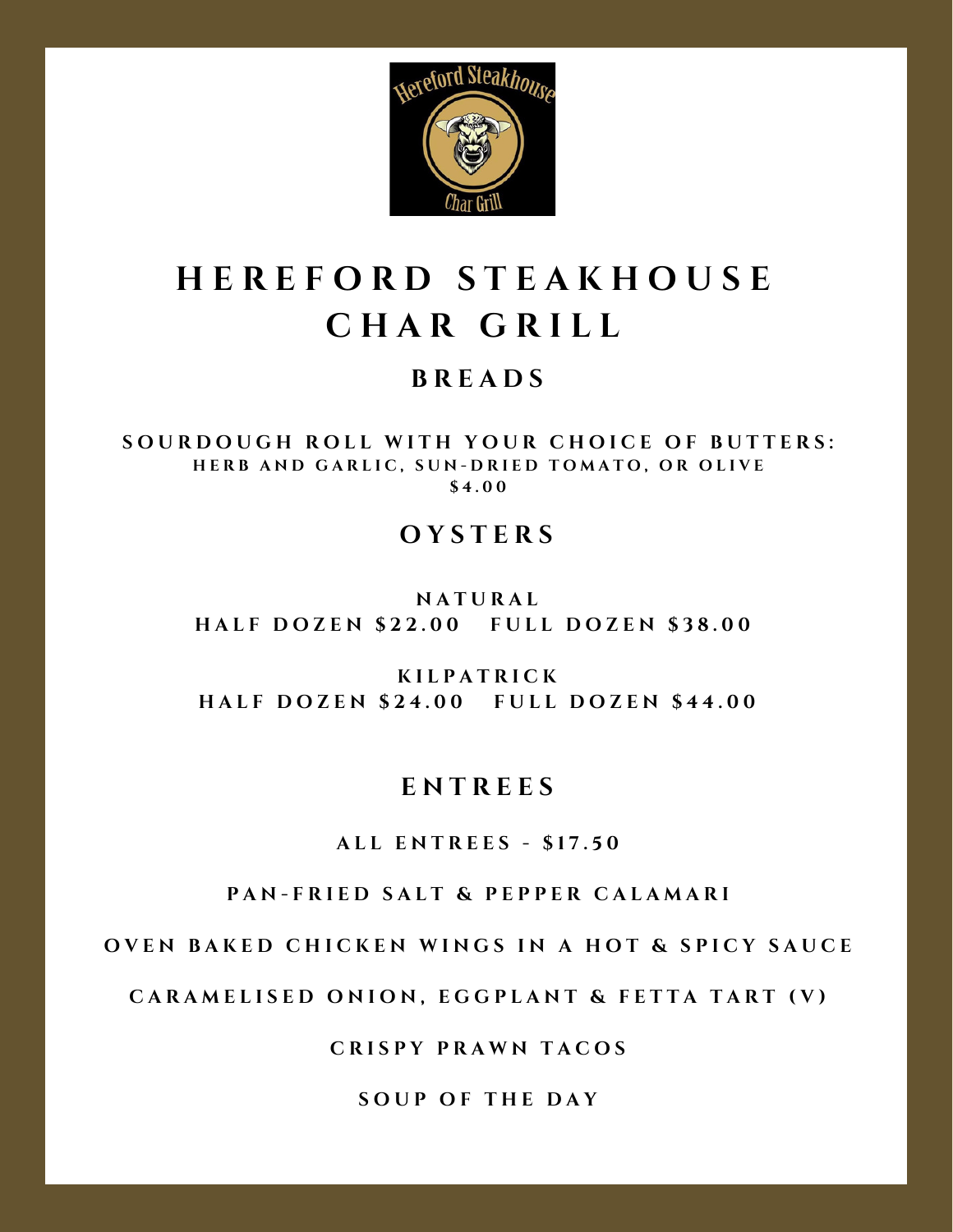

#### **F R O M T H E C H A R G R I L L**

**T - B O N E M I N 3 5 0 G M - \$ 4 0 . 0 0**

> **P O R T E R H O U S E 5 0 G M - \$ 3 8 . 0 0 0 0 G M - \$ 4 0 . 0 0 5 0 G M - \$ 4 2 . 0 0**

> > **R I B F I L L E T**

**2 5 0 G M - \$ 3 8 . 0 0 3 0 0 G M - \$ 4 0 . 0 0 3 5 0 G M - \$ 4 2 . 0 0**

**R U M P 3 0 0 G M - \$ 3 6 . 0 0 3 5 0 G M - \$ 3 8 . 0 0**

SAUCES - DIANE, MUSHROOM, PEPPER, OR GRAVY

**B L U E C H E E S E - \$ 4 . 0 0 S U R F & T U R F - \$ 1 4 . 0 0**

ALL STEAKS SERVED WITH TWO SIDES: MASH, FRIES, CHILLI FRIES, CHAT POTATO WITH SOUR CREAM AND CHIVES, SALAD, COLESLAW, VEGETABLES,  $G$  **REEN BEANS WITH ALMONDS** 

**E X T R A S I D E P E R S E R V E \$ 8 . 0 0**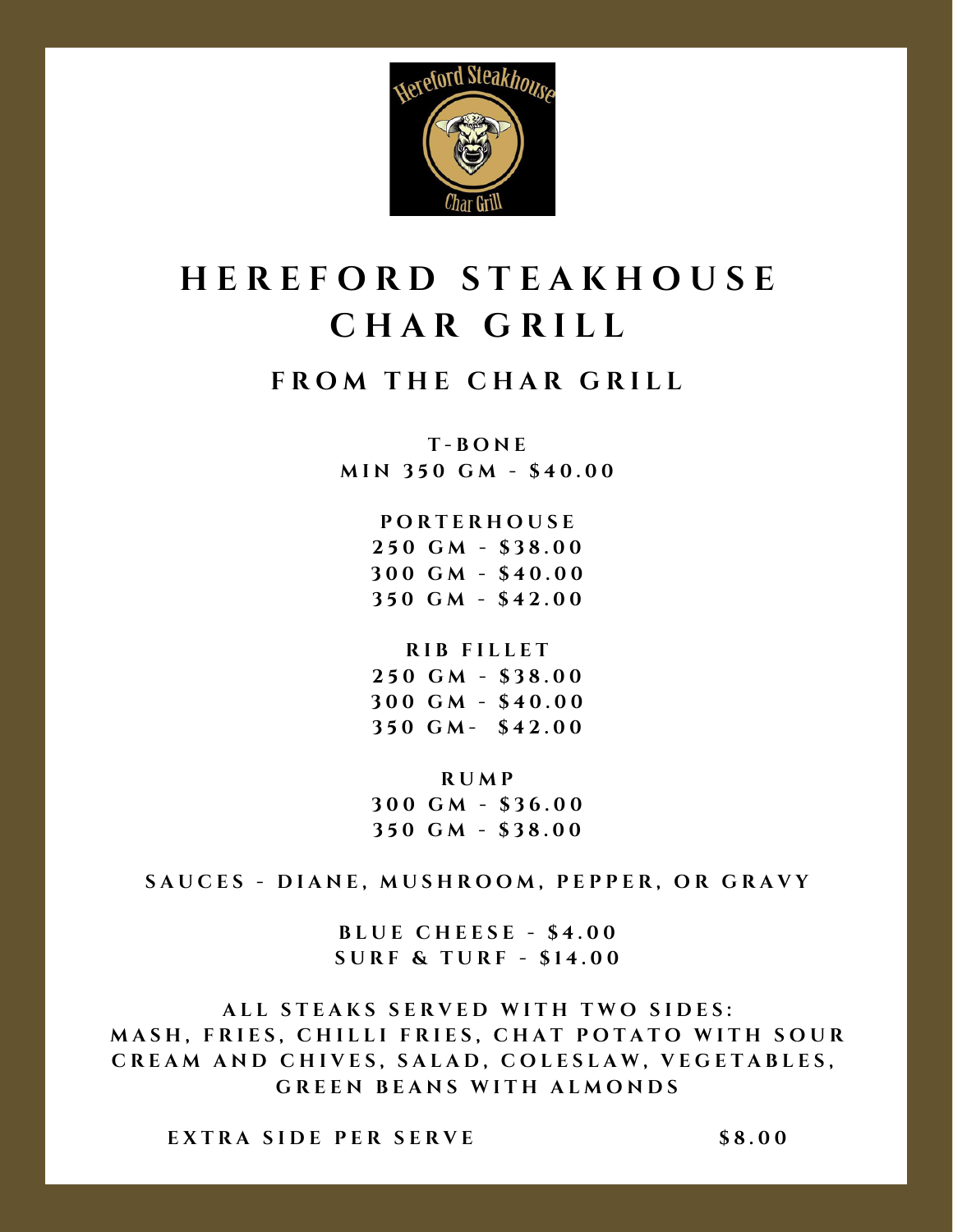

### **M A I N S**

STUFFED PORK CUTLET WITH A BACON & BRUSSEL SPROUT **BAKE AND BALSAMIC ROAST POTATOES \$ 3 5 . 0 0**

CRISPY SKINNED SALMON FILLET WITH HOUSE-MADE CRINKLE CHIPS, VEGETABLE BAKE & A LEMON BUTTER SAUCE **\$ 3 5 . 0 0**

SLOW-COOKED LAMB SHANK WITH BAKED VEGETABLES **I N A R E D W I N E & O N I O N S A U C E \$ 3 4 . 0 0**

LOCAL CHAR-GRILLED BEEF SAUSAGES IN ONION GRAVY WITH OVEN-BAKED HOUSE-MADE POTATO WEDGES **T O P P E D W I T H A B A C O N J U S \$ 3 2 . 0 0**

HOUSE-MADE VEGETARIAN LASAGNE WITH CHIPS (V) **\$ 3 2 . 0 0**